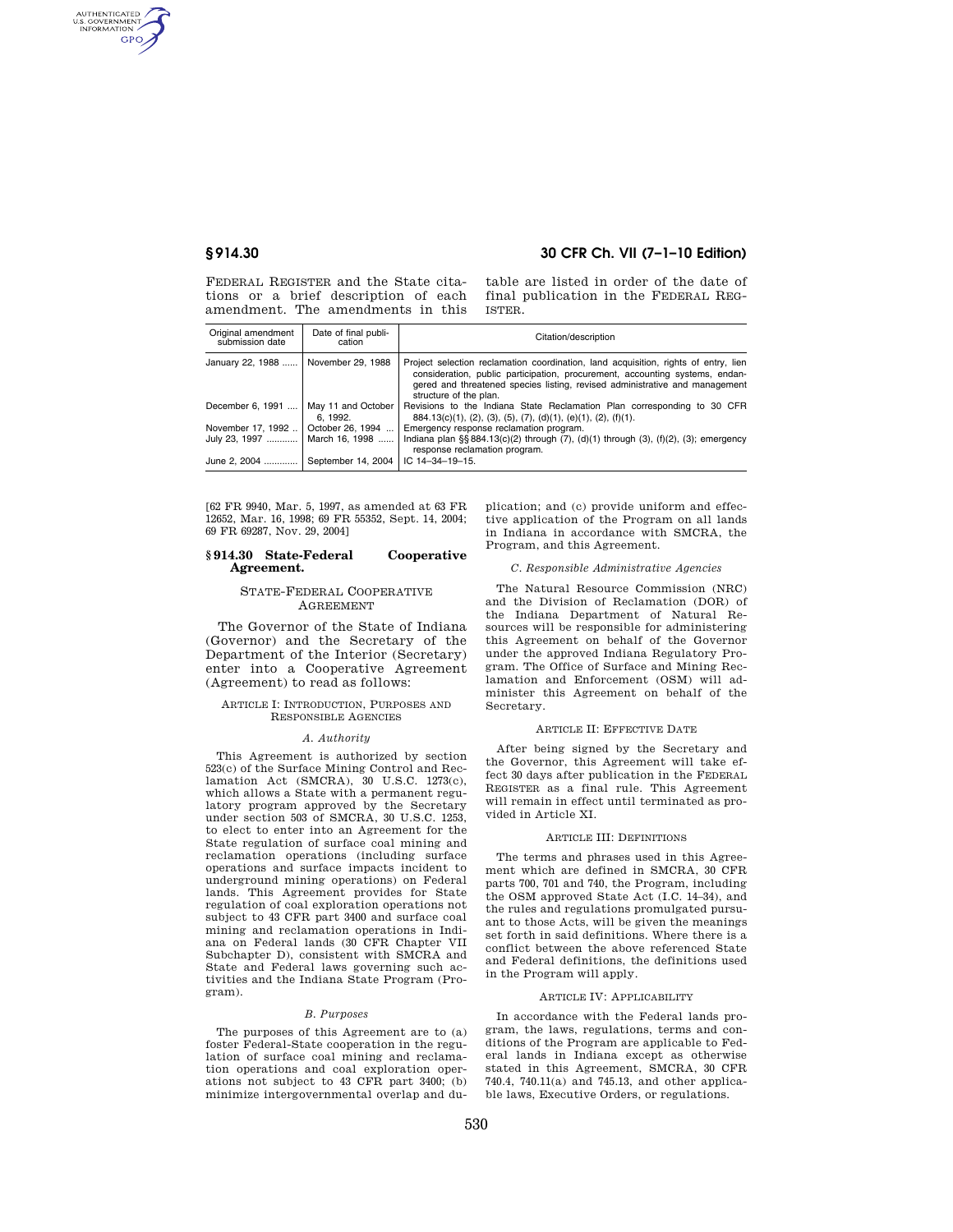## **Surface Mining Reclamation and Enforcement, Interior § 914.30**

ARTICLE V: GENERAL REQUIREMENTS

The Governor and the Secretary affirm that they will comply with all the provisions of this Agreement.

A. *Authority of State Agency:* DOR and NRC have and will continue to have the authority under State law to carry out this Agreement.

B. *Funds:* 1. Upon application by DOR and subject to appropriations, OSM will provide the State with the funds to defray the costs associated with carrying out its responsibilities under this Agreement as provided in section 705(c) of SMCRA, the grant agreement, and 30 CFR 735.16. Such funds will cover the full cost incurred by DOR and NRC in carrying out these responsibilities, provided that such cost does not exceed the estimated cost the Federal government would have expended on such responsibilities in the absence of this Agreement.

2. OSM's Indianapolis Field Office and OSM's Mid-Continent Region Coordinating Center office will work with DOR to estimate the amount the Federal government would have expended for regulation of Federal lands in Indiana in the absence of this Agreement.

3. OSM and the State will discuss the OSM Federal lands cost estimate. After resolution of any issues, DOR will include the Federal lands cost estimate in the State's annual regulatory grant application submitted to OSM's Indianapolis Field Office.

The State may use the existing year's budget totals, adjusted for inflation and workload considerations in estimated regulatory costs for the following grant year. OSM will notify DOR as soon as possible if such projections are not acceptable.

4. If DOR applies for a grant but sufficient funds have not been appropriated to OSM, OSM and DOR will promptly meet to decide on appropriate measures that will insure that surface coal mining and reclamation operations on Federal lands in Indiana are regulated in accordance with the Program. If agreement cannot be reached, either party may terminate the Agreement in accordance with Article XI of this Agreement.

5. Funds provided to the DOR under this Agreement will be adjusted in accordance with Office of Management and Budget Common Rule for Uniform Administration Requirements for Grants and Cooperative Agreements to State and Local Governments.

C. *Reports and Records:* DOR will make annual reports to OSM containing information with respect to compliance with the terms of this Agreement pursuant to 30 CFR 745.12(d). Upon request, DOR and OSM will exchange information developed under this Agreement, except where prohibited by Federal or State law.

OSM will provide DOR with a copy of any final evaluation report prepared concerning State administration and enforcement of this Agreement. DOR comments on the report will be appended before transmission to the Congress, unless necessary to respond to a request by a date certain, or to other interested parties.

D. *Personnel:* Subject to adequate appropriations and grant awards, the DOR will maintain the necessary personnel to fully implement this Agreement in accordance with the provisions of SMCRA, the Federal lands program, and the Program.

E. *Equipment and Laboratories:* Subject to adequate appropriations and grant awards, the DOR will assure itself access to equipment, laboratories, and facilities with which all inspections, investigations, studies, tests, and analyses can be performed which are necessary to carry out the requirements of the Agreement.

F. *Permit Application Fees and Civil Penalties:* The amount of the fee accompanying an application for a permit for surface coal mining and reclamation operations on Federal lands in Indiana will be determined in accordance with the approved Indiana Program. All permit fees, civil penalties and fines collected from operations on Federal lands will be retained by the State and will be deposited within the Natural Resources Reclamation Division Fund. Permit fees will be considered program income. Civil penalties and fines will not be considered program income. The financial status report submitted pursuant to 30 CFR 735.26 will include a report of the amount of fees, penalties, and fines collected on such permits during the State's prior fiscal year.

#### ARTICLE VI: REVIEW OF PERMIT APPLICATION PACKAGE

### *A. Submission of Permit Application Package:*

1. DOR and the Secretary require an applicant proposing to conduct surface coal mining and reclamation operations on Federal lands covered by this Agreement to submit a permit application package (PAP) in an appropriate number of copies to DOR. DOR will furnish OSM and other Federal agencies with an appropriate number of copies of the PAP. The PAP will be in the form required by DOR and will include any supplemental information required by OSM, the Federal land management agency, and other agencies with jurisdiction or responsibility over Federal lands affected by the operations proposed in the PAP.

At a minimum, the PAP will satisfy the requirements of 30 CFR 740.13(b) and include the information necessary for DOR to make a determination of compliance with the Program and for OSM and the appropriate Federal agencies to make determinations of compliance with applicable requirements of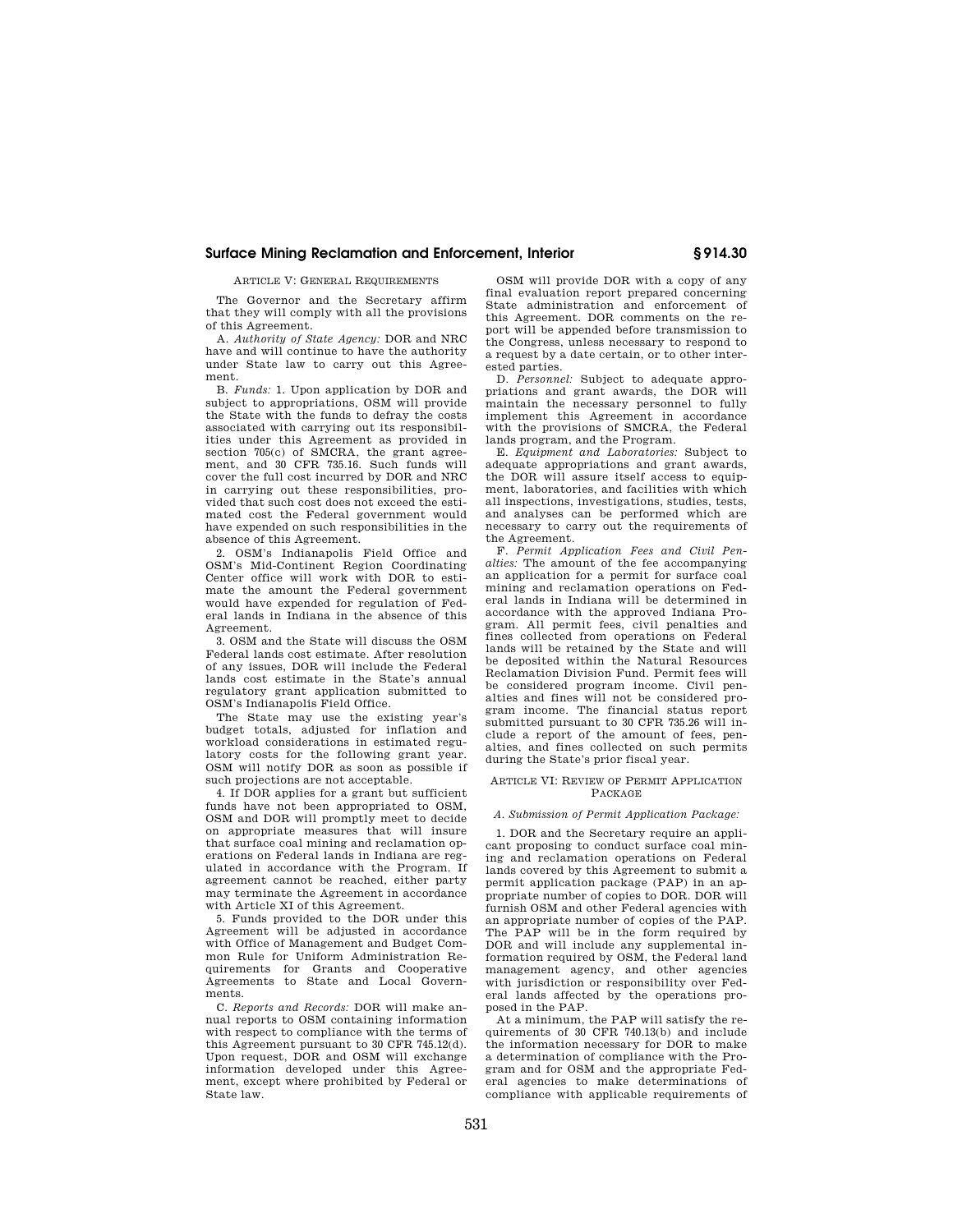SMCRA, the Federal lands program, and other Federal laws, Executive Orders, and regulations for which they are responsible.

2. For any outstanding or pending permit applications on Federal lands being processed by OSM prior to the effective date of this Agreement, OSM will maintain sole permit decision responsibility. After the final decision, all additional responsibilities shall pass to DOR pursuant to the terms of this Agreement along with any attendant fees, fines, or civil penalties therefrom.

## *B. Review Procedures Where There is No Leased Federal Coal Involved:*

1. DOR will assume the responsibilities for review of PAPs where there is no leased Federal coal to the extent authorized in 30 CFR 740.4(c)(1), (2), (4), (6) and (7). In addition to consultation with the Federal land management agency pursuant to 30 CFR 740.4(c)(2), DOR will be responsible for obtaining, except for non-significant revisions, the comments and determinations of other Federal agencies with jurisdiction or responsibility over Federal lands affected by the operations proposed in the PAP. DOR will request such Federal agencies to furnish their findings or any requests for additional information to DOR within 45 calendar days of the date of receipt of the PAP. OSM will assist DOR in obtaining this information, upon request. Responsibilities and decisions which can be delegated to DOR under other applicable Federal laws may be specified in working agreements between OSM and the State, with the concurrence of any Federal agency involved, and without amendment to this Agreement.

2. DOR will assume responsibility for the analysis, review and approval, disapproval, or conditional approval of the permit application component of the PAP required by 30 CFR 740.13 for surface coal mining and reclamation operations in Indiana on Federal lands not requiring a mining plan pursuant to the Mineral Leasing Act (MLA). DOR will review the PAP for compliance with the Program and the OSM approved State Act and regulations. DOR will be the primary point of contact for applicants regarding decisions on the PAP and will be responsible for informing the applicant of determinations.

3. The Secretary will make his determinations under SMCRA that cannot be delegated to the State. Some of which have been delegated to OSM.

4. OSM and DOR will coordinate with each other during the review process as needed. OSM will provide technical assistance to DOR when requested, if available resources allow. DOR will keep OSM informed of findings made during the review process which bear on the responsibilities of OSM or other Federal agencies. OSM may provide assistance to DOR in resolving conflicts with Federal land management agencies. OSM will be

# **§ 914.30 30 CFR Ch. VII (7–1–10 Edition)**

responsible for ensuring that any information OSM receives from an applicant is promptly sent to DOR. OSM will have access to DOR files concerning operations on Federal lands. OSM will send to DOR copies of all resulting correspondence between OSM and the applicant that may have a bearing on decisions regarding the PAP. The Secretary reserves the right to act independently of DOR to carry out his responsibilities under laws other than SMCRA.

5. DOR will make a decision on approval, disapproval or conditional approval of the permit on Federal lands.

(a) Any permit issued by DOR will incorporate any lawful terms or conditions imposed by the Federal land management agency, including conditions relating to postmining land use, and will be conducted in compliance with the requirements of the Federal land management agency.

(b) The permit will include lawful terms and conditions required by other applicable Federal laws and regulations.

(c) After making its decision on the PAP, DOR will send a notice to the applicant, OSM, the Federal land management agency, and any agency with jurisdiction or responsibility over Federal lands affected by the operations proposed in the PAP. A copy of the permit and written findings will be submitted to OSM upon request.

#### *C. Review Procedures Where Leased Federal Coal Is involved:*

1. DOR will assume the responsibilities listed in 30 CFR 740.4(c)(1), (2), (3), (4), (6) and (7), to the extent authorized.

In accordance with 30 CFR 740.4(c)(1), DOR will assume responsibility for the analysis, review and approval, disapproval, or conditional approval of the permit application component of the PAP for surface coal mining and reclamation operations in Indiana where a mining plan is required, including applications for revisions, renewals and transfer sale and assignment of such permits. OSM will, at the request of the State, assist to the extent possible in this analysis and review.

DOR will be the primary point of contact for applicants regarding the review of the PAP for compliance with the Program and State law and regulations.

DOR will be responsible for informing the applicant of all joint State-Federal determinations.

DOR will to the extent authorized, consult with the Federal land management agency and the Bureau of Land Management (BLM) pursuant to  $30$  CFR 740.4(c)(2) and (3), respectively. On matters concerned exclusively with regulations under 43 CFR part 3480, Subparts 3480 through 3487, BLM will be the primary contact with the applicant. BLM will inform DOR of its actions and provide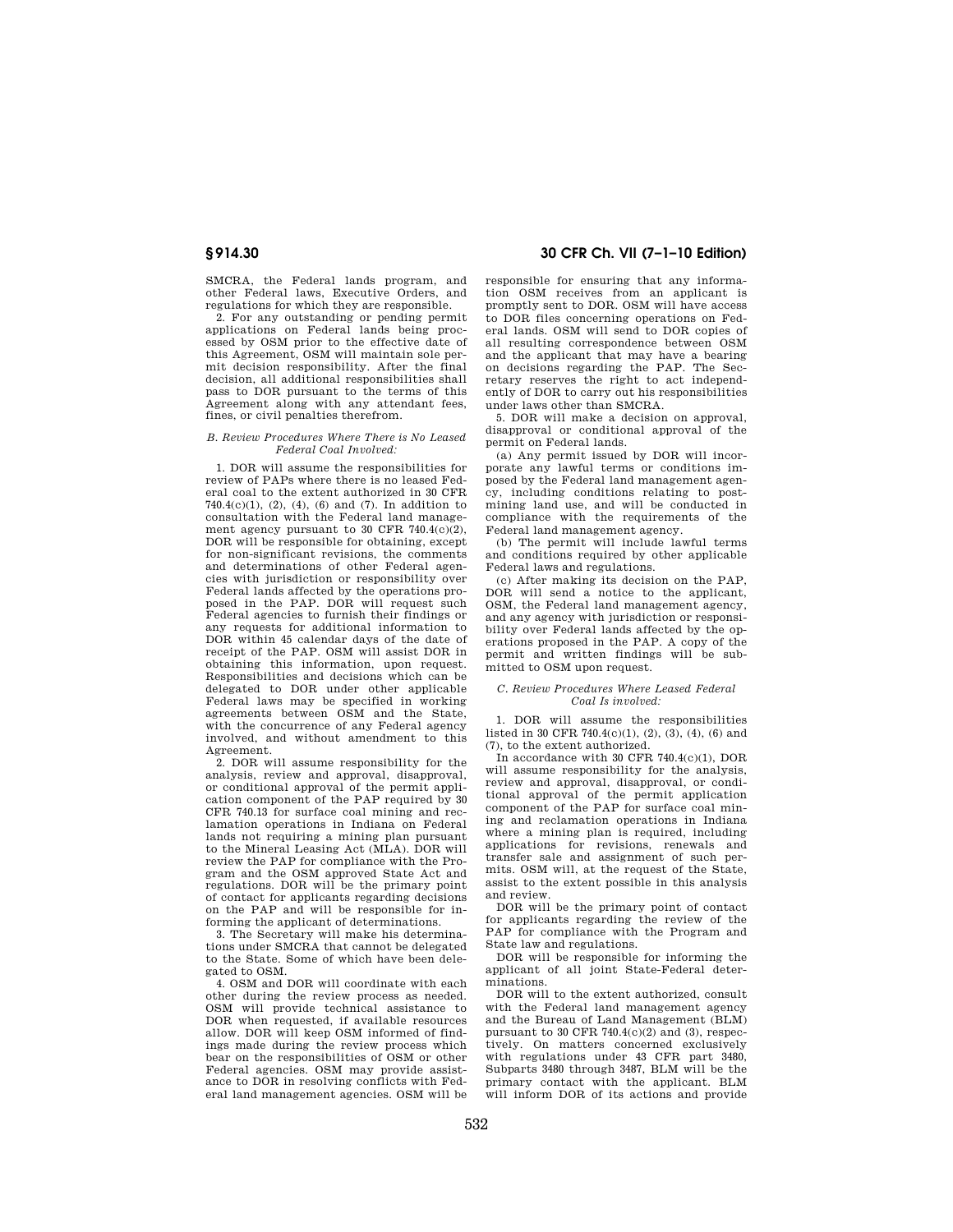## **Surface Mining Reclamation and Enforcement, Interior § 914.30**

DOR with a copy of documentation on all decisions.

DOR will send the OSM copies of any correspondence with the applicant and any information received from the applicant regarding the PAP. OSM will send to DOR copies of all correspondence with the applicant which may have a bearing on the PAP. As a matter of practice, OSM will not independently initiate contacts with applicants regarding completeness or deficiencies of the PAP with respect to matters covered by the Program.

DOR will also be responsible for obtaining the comments and determinations of other Federal agencies with jurisdiction or responsibility over Federal lands affected by the operations proposed in the PAP. DOR will request all Federal agencies to furnish their findings or any requests for additional information to DOR within 45 days of the date of receipt of the PAP. OSM will assist DOR in obtaining this information, upon request of DOR.

DOR will be responsible for approval and release of performance bonds under 30 CFR 740.4(c)(4) in accordance with Article IX of this Agreement, and for review and approval under 30 CFR 740.4(c)(6) of exploration operations not subject to 43 CFR part 3480, subparts 3480–3487.

DOR will prepare documentation to comply with the requirements of NEPA under 30 CFR 740.4(c)(7); however, OSM will retain the responsibility for the exceptions in 30 CFR  $740.4(c)(7)(i)$ –(vii).

2. The Secretary will concurrently carry out his responsibilities under 30 CFR 740.4(a) that cannot be delegated to DOR under the Federal lands program, MLA, the National Environmental Policy Act (NEPA), this Agreement, and other applicable Federal laws. The Secretary will carry out these responsibilities in a timely manner and will avoid to the extent possible, duplication of the responsibilities of the State as set forth in this Agreement and the Program. The Secretary will consider the information in the PAP and, where appropriate, make decisions required by SMCRA, MLA, NEPA, and other Federal laws.

Responsibilities and decisions which can be delegated to the State under other applicable Federal laws may be specified in working agreements between OSM and DOR, with concurrence of any Federal agency involved, and without amendment to this Agreement.

Where necessary to make the determination to recommend that the Secretary approve the mining plan, OSM will consult with and obtain the concurrences of the BLM, the Federal land management agency and other Federal agencies as required.

The Secretary reserves the right to act independently of DOR to carry out his responsibilities under laws other than SMCRA or provisions of SMCRA not covered by the Program, and in instances of disagreement over SMCRA and the Federal lands program. 3. OSM will assist DOR in carrying out DOR's responsibilities by:

(a) Coordinating resolution of conflicts and difficulties between DOR and other Federal agencies in a timely manner.

(b) Assisting in scheduling joint meetings, upon request, between State and Federal agencies.

(c) Where OSM is assisting DOR in reviewing the PAP, furnishing to DOR the work product within 50 calendar days of receipt of the State's request for such assistance, unless a different time is agreed upon by OSM and DOR.

(d) Exercising its responsibilities in a timely manner, governed to the extent possible by the deadlines established in the Program.

4. Review of the PAP:

(a) OSM and DOR will coordinate with each other during the review process as needed. DOR will keep OSM informed of findings and technical analyses made during the review process which bear on the responsibilities of OSM or other Federal agencies. OSM will ensure that any information it receives which has a bearing on decisions regarding the PAP is promptly sent to DOR.

(b) DOR will review the PAP for compliance with the Program and State law and regulations.

(c) OSM will review the operation and reclamation plan portion of the permit application, and any other appropriate portions of the PAP for compliance with the non-delegable responsibilities of SMCRA and for compliance with the requirements of other Federal laws and regulations.

(d) OSM and DOR will develop a work plan and schedule for PAP review and each will identify a person as the project leader. The project leaders will serve as the primary points of contact between OSM and DOR throughout the review process. Not later than 50 days after receipt of the PAP, unless a different time is agreed upon, OSM will furnish DOR with its review comments on the PAP and specify any requirements for additional data. To the extent practicable, DOR will provide OSM all available information that may aid OSM in preparing any findings.

(e) DOR will prepare a State decision package, including written findings and supporting documentation, indicating whether the PAP is in compliance with the Program. The review and finalization of the State decision package will be conducted in accordance with procedures for processing PAPs agreed upon by DOR and OSM.

(f) DOR may make a decision on approval or disapproval of the permit on Federal lands in accordance with the Program prior to the necessary Secretarial decision on the mining plan, provided that DOR advises the operator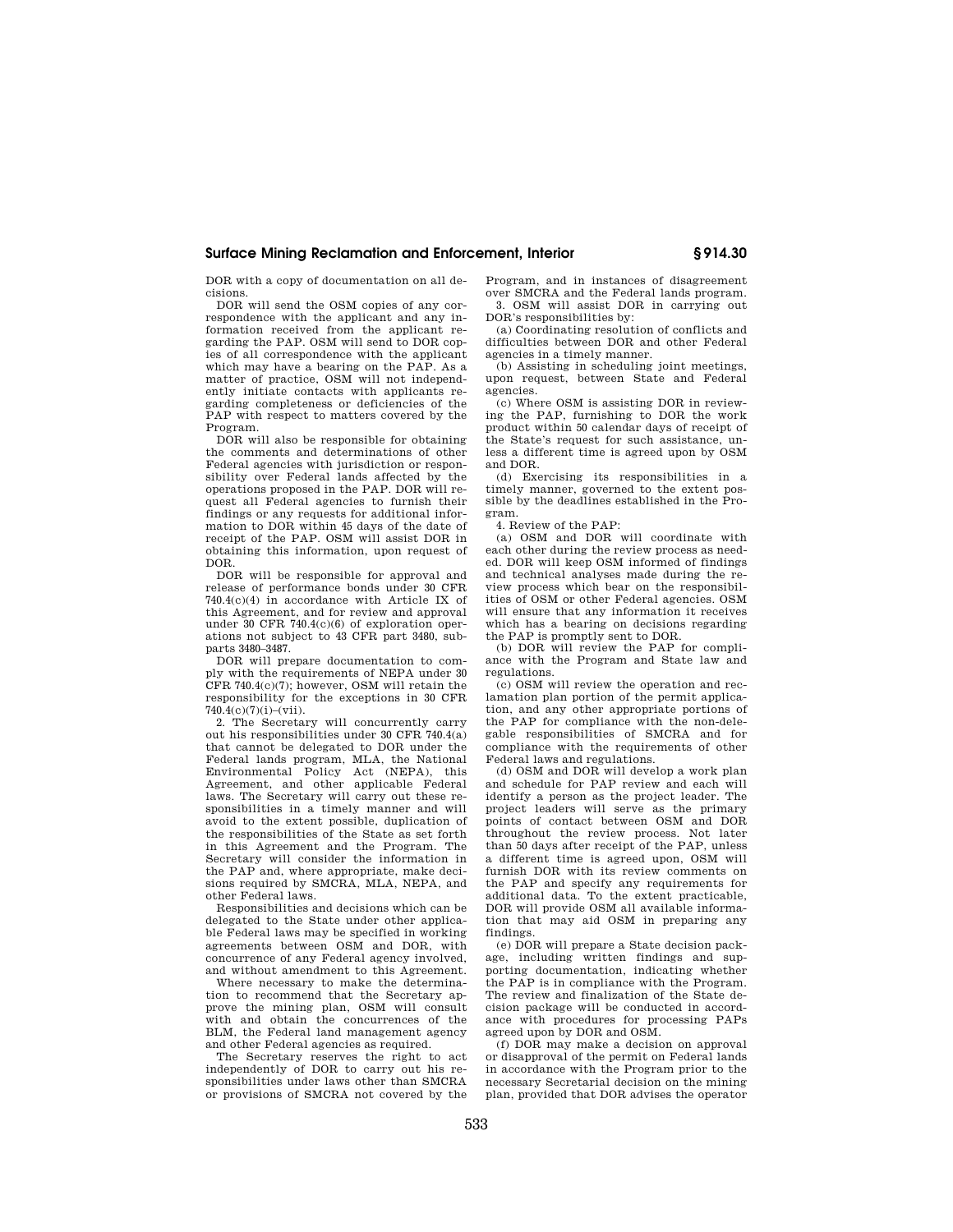in the permit that Secretarial approval of the mining plan must be obtained before the operator may conduct coal development or mining operations on the Federal lease. DOR will reserve the right to amend or rescind any requirements of the permit to conform with any terms or conditions imposed by the Secretary in his approval of the mining plan.

(g) The permit will include, as applicable, terms and conditions required by the lease issued pursuant to the MLA and by any other applicable Federal laws and regulations, including conditions imposed by the Federal land management agency relating to post-mining land use, and those of other affected agencies, and will be conditioned on compliance with the requirements of the Federal land management agency with jurisdiction.

(h) After making its decision on the PAP, DOR will send a notice to the applicant, OSM, the Federal land management agency, and any agency with jurisdiction or responsibility over Federal land affected by operations proposed in the PAP. A copy of the written findings and the permit will also be submitted to OSM.

5. OSM will provide technical assistance to DOR when requested, if available resources allow. OSM will have access to DOR files concerning operations on Federal lands.

#### *D. Review Procedures for Permit Revisions; Renewals; and Transfer Assignment or Sate of Permit Rights:*

1. Any permit revision or renewal for an operation on Federal lands will be reviewed and approved or disapproved by DOR after consultation with OSM on whether such revision or renewal constitutes a mining plan modification pursuant to 30 CFR 746.18. OSM will inform DOR within 30 days of receiving a copy of a proposed revision or renewal, whether the permit revision, or renewal constitutes a mining plan modification. Where approval of a mining plan modification is required, OSM and DOR will follow the procedures outlined in paragraphs C.1. through C.5. of this Article.

2. OSM may establish criteria consistent with 30 CFR 746.18 to determine which permit revisions and renewals clearly do not constitute mining plan modifications.

3. Permit revisions or renewals on Federal lands which are determined by OSM not to constitute mining plan modifications under paragraph D.1. of this Article or that meet the criteria for not being mining plan modifications as established under paragraph D.2. of this Article will be reviewed and approved following the procedures set forth under Indiana law and the State Program and paragraphs B.1. through B.5. of this Article.

4. Transfer, assignment or sale of permit rights on Federal lands shall be processed in accordance with Indiana law and the State Program and 30 CFR 740.13(e).

# **§ 914.30 30 CFR Ch. VII (7–1–10 Edition)**

### ARTICLE VII: INSPECTIONS

A. DOR will conduct inspections on Federal lands in accordance with 30 CFR 740.4(c)(5) and prepare and file inspection reports in accordance with the Program.

B. DOR will, subsequent to conducting any inspection pursuant to 30 CFR 740.4(c)(5), and on a timely basis, file with OSM a legible copy of the completed State inspection report.

C. DOR will be the point of contact and primary inspection authority in dealing with the operator concerning operations and compliance with the requirements covered by the Agreement, except as described hereinafter. Nothing in this Agreement will prevent inspections by authorized Federal or State agencies for purposes other than those covered by this Agreement. The Department of the Interior may conduct any inspections necessary to comply with 30 CFR parts 842 and 843 and its obligations under laws other than SMCRA.

D. OSM will give DOR reasonable notice of its intent to conduct an inspection under 30 CFR 842.11 in order to provide State inspectors with an opportunity to join in the inspection.

When OSM is responding to a citizen complaint of an imminent danger to the public health and safety, or of significant, imminent environmental harm to land, air or water resources, pursuant to 30 CFR  $842.11(b)(1)(ii)(C)$ , it will contact DOR no less than 24 hours prior to the Federal inspection, if practicable, to facilitate a joint Federal/State inspection. All citizen complaints which do not involve an imminent danger or significant, imminent environmental harm will be referred to DOR for action. The Secretary reserves the right to conduct inspections without prior notice to DOR to carry out his responsibilities under SMCRA.

#### ARTICLE VIII: ENFORCEMENT

A. DOR will have primary enforcement authority under SMCRA concerning compliance with the requirements of the Agreement and the Program in accordance with 30 CFR 740.4(c)(5). Enforcement authority given to the Secretary under other Federal laws and Executive orders including, but not limited to, those listed in Appendix A (attached) is reserved to the Secretary.

B. During any joint inspection by OSM and DOR, DOR will have primary responsibility for enforcement procedures, including issuance of orders of cessation, notices of violation, and assessment of penalties. DOR will inform OSM prior to issuance of any decision to suspend or revoke a permit on Federal lands.

C. During any inspection made solely by OSM or any joint inspection where DOR and OSM fail to agree regarding the propriety of any particular enforcement action, OSM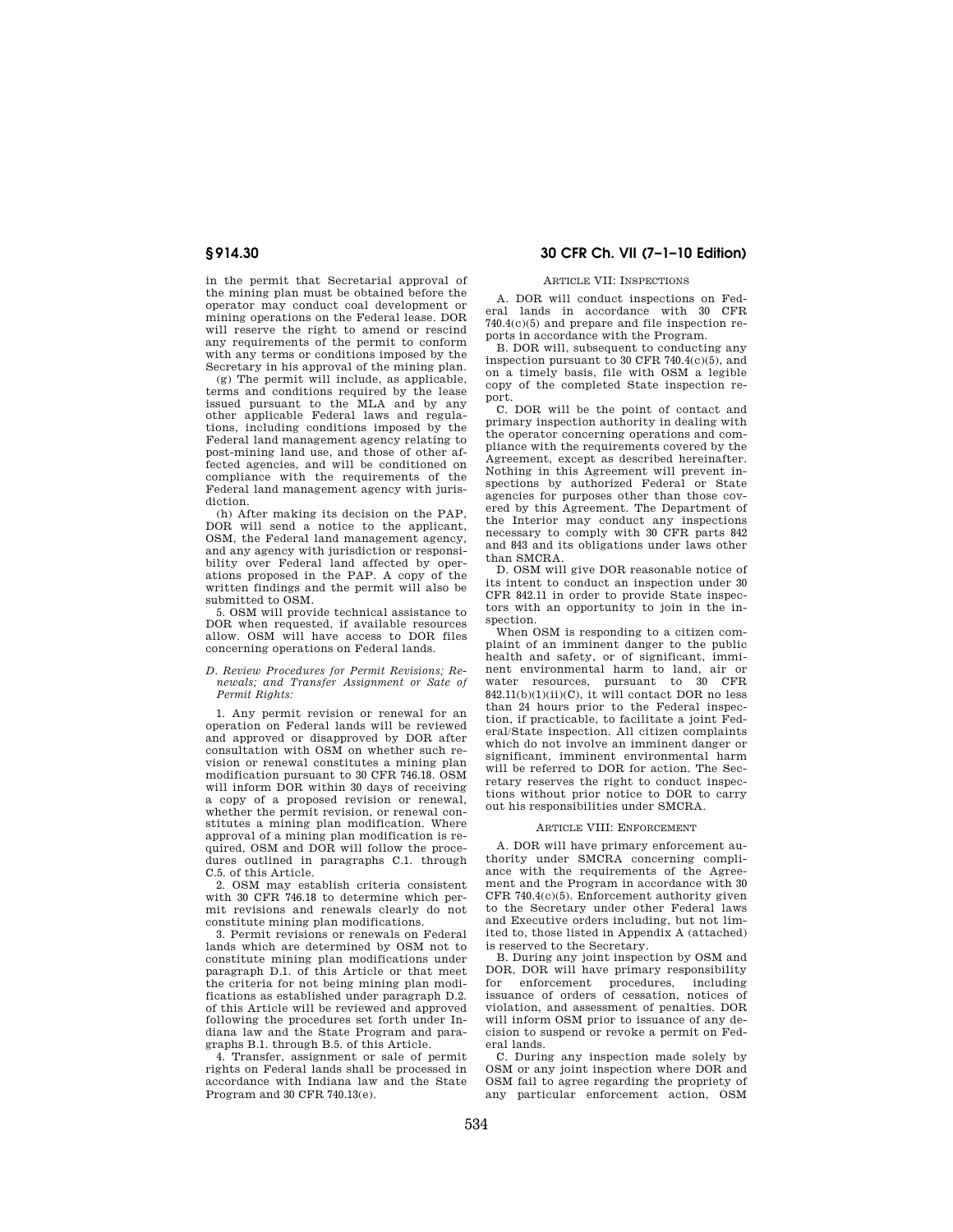## **Surface Mining Reclamation and Enforcement, Interior § 914.30**

may take any enforcement action necessary to comply with 30 CFR parts 843, 845, and 846. Such enforcement action will be based on the standards in the Program, SMCRA, or both, and will be taken using the procedures and penalty system contained in 30 CFR parts 843, 845, and 846.

D. DOR and OSM will promptly notify each other of all violations of applicable laws, regulations, orders, or approved mining permits subject to this Agreement, and of all actions taken with respect to such violations

E. Personnel of DOR and the Department of the Interior, including OSM, will be mutually available to serve as witness in enforcement actions taken by either party.

F. This Agreement does not affect or limit the Secretary's authority to enforce violations of Federal laws other than SMCRA.

### ARTICLE IX: BONDS

A. DOR and the Secretary will require each operator who conducts operations on Federal lands to submit a performance bond payable to the State of Indiana and the United States to cover the operator's responsibilities under SMCRA and the Program. Such performance bond will be conditioned upon compliance with all requirements of the SMCRA, the Program, State rules and regulations, and any other requirements imposed by the Secretary or the Federal land management agency. Such bond will provide that if this Agreement is terminated, the portion of the bond covering the Federal lands will be payable only to the United States. DOR will advise OSM of annual adjustments to the performance bond pursuant to the Program.

B. Performance bonds will be subject to release and forfeiture in accordance with the procedures and requirements of the Program. Where surface coal mining and reclamation operations are subject to an approved mining plan, a performance bond shall be released by the State after the release is concurred in by OSM.

C. Submission of a performance bond does not satisfy the requirements for a Federal lease bond required by 43 CFR Subpart 3474 or lessee protection bond required in addition to a performance bond, in certain circumstances, by section 715 of SMCRA.

ARTICLE X: DESIGNATING LAND AREAS UN-SUITABLE FOR ALL OR CERTAIN TYPES OF SURFACE COAL MINING AND RECLAMATION OPERATIONS AND ACTIVITIES AND VALID EX-ISTING RIGHTS (VER) AND COMPATIBILITY DETERMINATIONS

#### *A. Unsuitability Petitions*

1. Authority to designate Federal lands as unsuitable for mining pursuant to a petition, including the authority to make substantial legal and financial commitment determinations pursuant to section 522(a)(6) of SMCRA, is reserved to the Secretary.

2. When either DOR or OSM receives a petition to designate land areas unsuitable for all or certain types of surface coal mining operations that could impact adjacent Federal or non-Federal lands pursuant to section 522(c) of SMCRA, the agency receiving the petition will notify the other of its receipt and the anticipated schedule for reaching a decision, and request and fully consider data, information and recommendations of the other. OSM will coordinate with the Federal land management agency with jurisdiction over the petition area, and will solicit comments from the agency.

#### *B. Valid Existing Rights and Compatibility Determinations*

The following actions will be taken when requests for determinations of VER pursuant to section 522(e) of SMCRA or for determinations of compatibility pursuant to section 522(e)(2) of SMCRA, and received prior to or at the time of submission of a PAP that involves surface coal mining and reclamation operations and activities:

1. For Federal lands within the boundaries of any areas specified under section 522(e)(1) of SMCRA, OSM will determine whether VER exists for such areas.

For private in holdings within section  $522(e)(1)$  areas, DOR, with the consultation and concurrence of OSM, will determine whether surface coal mining operations on such lands will or will not affect the Federal interest (Federal lands as defined in section 701(4) of SMCRA). OSM will process VER determination requests on private in holdings within the boundaries of section  $522(e)(1)$ areas where surface coal mining operations affects the Federal interest.

2. For Federal lands within the boundaries of any national forest where proposed operations are prohibited or limited by section 522(e)(2) of SMCRA and 30 CFR 761.11(b), OSM will make the VER determinations. OSM will process requests for determinations of compatibility under section 522(e)(2) of SMCRA.

3. For Federal lands, DOR will determine whether any proposed operation will adversely affect any publicly owned park and, in consultation with the State Historic Preservation Officer, places listed in the National Register of Historic Sites, with respect to the prohibitions or limitations of section 522(e)(3) of SMCRA. DOR will make the VER determination for such lands using the State Program. DOR will coordinate with any affected agency or agency with jurisdiction over the proposed surface coal mining and reclamation operations.

In the case that VER is determined not to exist under section 522(e)(3) of SMCRA or 30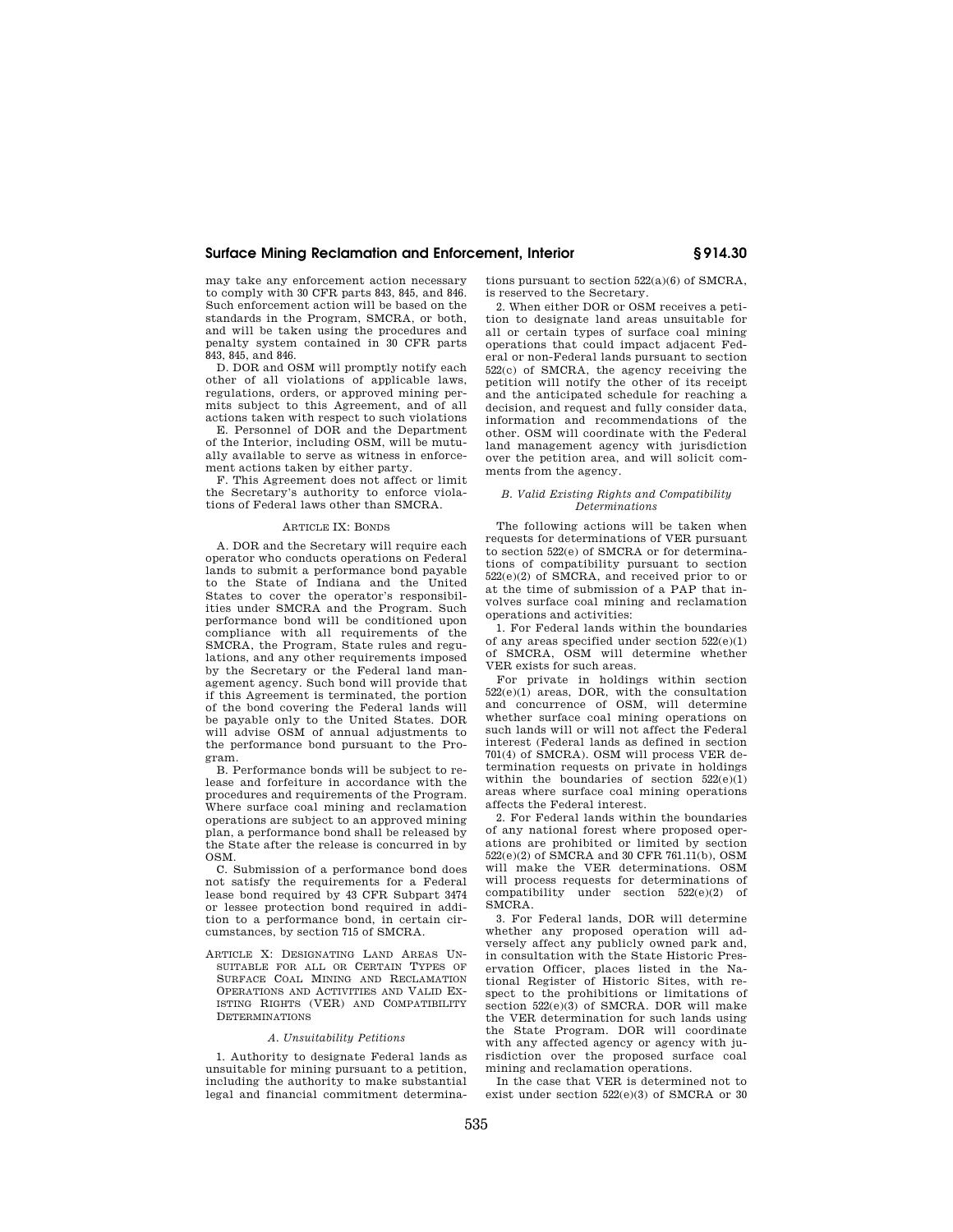CFR 761.11(c), no surface coal mining operations will be permitted unless jointly approved by DOR and the Federal, State or local agency with jurisdiction over the publicly owned park or historic place.

4. DOR will process and make determinations of VER on Federal lands, using the State Program, for all areas limited or prohibited by section 522(e)(4) and (5) of SMCRA as unsuitable for mining. For operations on Federal lands, DOR will coordinate with any affected agency or agency with jurisdiction over the proposed surface coal mining and reclamation operation.

#### ARTICLE XI: TERMINATION OF COOPERATIVE AGREEMENT

This Agreement may be terminated by the Governor or the Secretary under the provisions of 30 CFR 745.15.

#### ARTICLE XII: REINSTATEMENT OF COOPERATIVE AGREEMENT

If this Agreement has been terminated in whole or in part it may be reinstated under the provisions of 30 CFR 745.16.

#### ARTICLE XIII: AMENDMENT OF COOPERATIVE AGREEMENT

This Agreement may be amended by mutual agreement of the Governor and the Secretary in accordance with 30 CFR 745.14.

#### ARTICLE XIV: CHANGES IN STATE OR FEDERAL STANDARDS

A. The Secretary or the Governor may from time to time promulgate new or revised performance or reclamation requirements or enforcement and administration procedures. Each party will, if it determines it to be necessary to keep this Agreement in force, change or revise its regulations or request necessary legislative action. Such changes will be made under the procedures of 30 CFR part 732 for changes to the Program and under the procedures of section 501 of SMCRA for changes to the Federal lands program.

B. DOR and the Secretary will provide each other with copies of any changes to their respective laws, rules, regulations or standards pertaining to the enforcement and administration of this Agreement.

#### ARTICLE XV: CHANGES IN PERSONNEL AND **ORGANIZATION**

Each party to this Agreement will notify the other, when necessary, of any changes in personnel, organization and funding, or other changes that may affect the implementation of this Agreement to ensure coordination of responsibilities and facilitate cooperation.

# **§ 914.30 30 CFR Ch. VII (7–1–10 Edition)**

#### ARTICLE XVI: RESERVATION OF RIGHTS

This Agreement will not be construed as waiving or preventing the assertion of any rights that have not been expressly addressed in this Agreement that the State or the Secretary may have under laws other than SMCRA or their regulations including but not limited to those listed in Appendix A.

Dated: October 26, 1999.

# **Frank O'Bannon,**

*Governor of Indiana.*  **Bruce Babbitt,** 

*Secretary of the Interior.* 

# APPENDIX A

1. The Federal Land Policy and Management Act, 43 U.S.C. 1701 *et seq.,* and implementing regulations.

2. The Mineral Leasing Act of 1920, 30 U.S.C. 181 *et seq.,* and implementing regulations, including 43 CFR part 3480.

3. The National Environmental Policy Act of 1969, 42 U.S.C. 4321 *et seq.,* and implementing regulations, including 40 CFR part 1500.

4. The Endangered Species Act, as amended, 16 U.S.C. 1531 *et seq.,* and implementing regulations, including 50 CFR part 402.

5. The Fish and Wildlife Coordination Act, as amended, 16 U.S.C. 661 *et seq.*; 48 Stat. 401.

6. The National Historic Preservation Act of 1966, 16 U.S.C. 470 *et seq.,* and implementing regulations, including 36 CFR part 800.

7. The Clean Air Act, 42 U.S.C. 7401 *et seq.,*  and implementing regulations.

8. The Federal Water Pollution Control Act, 33 U.S.C. 1251 *et seq.,* and implementing regulations.

9. The Resource Conservation and Recovery Act of 1976, 42 U.S.C. 6901 *et seq.,* and implementing regulations.

10. The Reservoir Salvage Act of 1960, amended by the Preservation of Historical and Archaeological Data Act of 1974, 16 U.S.C. *et seq.* 

11. Executive Order 11593 (May 13, 1971), Cultural Resource Inventories on Federal Lands.

12. Executive Order 11988 (May 24, 1977), for flood plain protection.

13. Executive Order 11990 (May 24, 1977), for wetlands protection.

14. The Mineral Leasing Act for Acquired Lands, 30 U.S. 351 *et seq.,* and implementing regulations.

15. The Stock Raising Homestead Act of 1916, 43 U.S.C. 291 *et seq.* 

16. The Constitution of the United States. 17. Surface Mining Control and Reclama-

tion Act of 1977, 30 U.S.C. 1201 *et seq.*  18. 30 CFR Chapter VII.

19. The Constitution of the State of Indi-